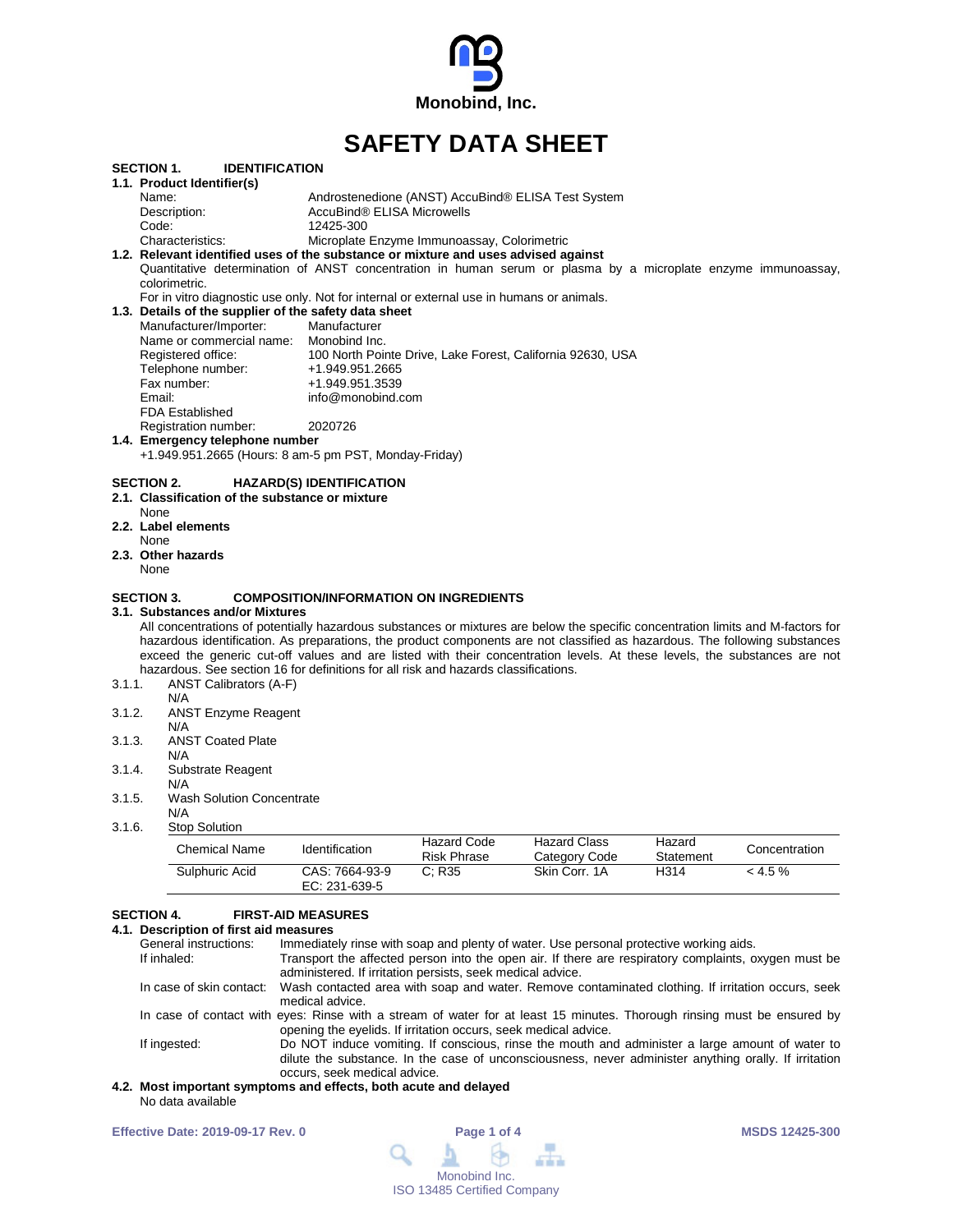**4.3. Indication of any immediate medical attention and special treatment needed** No data available

# **SECTION 5. FIRE-FIGHTING MEASURES**

## **5.1. Extinguishing media**

- Carbon dioxide, dry powder, foam, water
- **5.2. Special hazards arising from the substance or mixture**
- None
- **5.3. Advice for firefighters**

Wear appropriate personal protective equipment and clothing. Wear self-contained breathing apparatus, if necessary.

# **SECTION 6. ACCIDENTAL RELEASE MEASURES**

- **6.1. Personal precautions, protective equipment and emergency procedures**
- Avoid contact with skin and eyes. Wear suitable personal protective clothing.
- **6.2. Environmental precautions**
- Avoid penetration into sewerage systems, surface and ground water. Avoid soil pollution.
- **6.3. Methods and material for containment and cleaning up** Cover with suitable absorbing material. After removing the substance, rinse the spot of spilling thoroughly with water and soap. Dispose of waste according to all federal, state, and local regulations.
- **6.4. Reference to other sections** See Section 8 for personal protective equipment. See Section 13 for appropriate disposal methods.

# **SECTION 7. HANDLING AND STORAGE**

- **7.1. Precautions for safe handling**
	- Avoid spills. Avoid contact with skin, eyes and clothing. Use suitable protective means to work with the substance. Use in a well-ventilated area. Follow good manufacturing practices when using product. Do not drink, smoke, or eat in work areas.

# **7.2. Conditions for safe storage, including any incompatibilities**

### Kit and unopened components:

- Store at temperatures between  $+ 2$  and  $+ 8$  °C in a dry and dark place until expiration date.
- 7.2.1. Opened components:
- Opened reagents are stable for sixty (60) days when stored at 2-8 °C.
- 7.2.2. For prepared reagents (see product insert):
	- Diluted wash buffer should be stored at room temperature (2-30 °C) for up to 60 days.

## **7.3. Specific end uses**

Product procedure should be performed by a skilled individual or trained professional for in vitro diagnostic use only.

### **SECTION 8. EXPOSURE CONTROL/PERSONAL PROTECTION**

### **8.1. Control parameters**

No substances with occupational exposure limits.

**8.2. Exposure controls** Safety glasses or goggles with side shields recommended 8.2.2. Skin protection: Compatible protective gloves recommended. Wash hands after properly removing and disposing of gloves. Other skin protection:<br>
Respiratory protection: 
No respiratory protection is required 8.2.3. Respiratory protection: No respiratory protection is required. Use product in rooms enabling good ventilation. If local exhaustion is necessary, general (forced) exhaustion is recommended. 8.2.4. Thermal hazards:

## **SECTION 9. PHYSICAL AND CHEMICAL PROPERTIES**

# **9.1. Information on basic physical and chemical properties**

Appearance:

 $9.1.2.91.3$ 

|        | Physical state (at 20 °C) |                                                                              |
|--------|---------------------------|------------------------------------------------------------------------------|
|        | Liquid:                   | Enzyme Reagent, Wash Solution Concentrate, Substrate Solution, Stop Solution |
|        | Solid:                    | Calibrators, Microtiter strips                                               |
|        | Colour                    |                                                                              |
|        | Straw:                    | Calibrators                                                                  |
|        | Red:                      | Enzyme Reagent                                                               |
|        | Clear:                    | Stop, Substrate, Wash                                                        |
| 9.1.2. | Odour:                    | None                                                                         |
| 9.1.3. | Odour threshold:          | Unknown                                                                      |
| 9.1.4. | pH value:                 | Stop solution: $<$ 3                                                         |
|        |                           | Calibrators: $7.4 \pm 0.2$                                                   |
|        |                           | Enzyme: $7.3 \pm 0.2$                                                        |
|        |                           | Microtiter strips: $7.5 \pm 0.2$                                             |
|        |                           | Wash Solution Concentrate: $8.8 \pm 0.2$                                     |
|        |                           | Substrate Reagent A: $3.2 \pm 0.2$                                           |
| 9.1.5. |                           | Melting point/freezing point: Not determined                                 |
| .      |                           | .                                                                            |

- 9.1.6. Initial boiling point/ boiling range: Not determined<br>9.1.7. Flash point: Not applicable
- 9.1.7. Flash point: Not applicable<br>9.1.8. Evaporation rate: Not determined
- Evaporation rate: Not determined

**Effective Date: 2019-09-17 Rev. 0 Page 2 of 4 MSDS 12425-300**

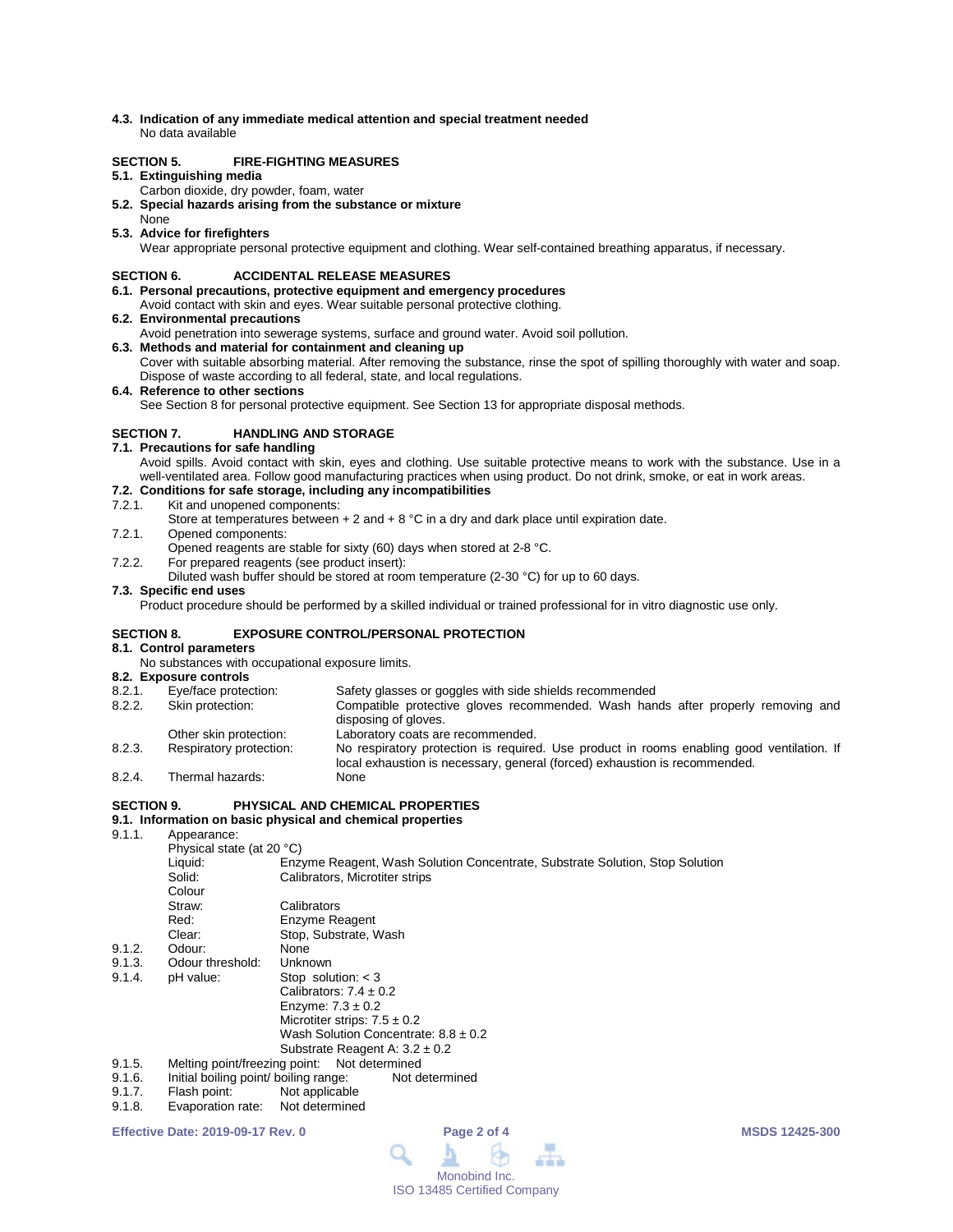- 9.1.9. Flammability (solid, gas): Not flammable<br>9.1.10. Upper/lower flammability or explosive limits:
- 9.1.10. Upper/lower flammability or explosive limits: Not applicable<br>9.1.11. Vapour pressure: Not determined
- 9.1.11. Vapour pressure: Not determined<br>9.1.12. Vapour density: Not determined
- 9.1.12. Vapour density: Not determined<br>9.1.13. Relative density: Not determined
- 9.1.13. Relative density:<br>9.1.14. Solubility:
- 9.1.14. Solubility: Water soluble<br>9.1.15. Partition coefficient: n-octanol/wate
- 9.1.15. Partition coefficient: n-octanol/water: Not determined<br>9.1.16. Auto-ignition temperature: Not applicable
- 9.1.16. Auto-ignition temperature:<br>9.1.17. Decomposition temperature
- 9.1.17. Decomposition temperature: Not determined<br>9.1.18. Viscosity: Not determined Not determined
- 
- 9.1.19. Explosive properties: None<br>9.1.20. Oxidising properties: Not determined Oxidising properties:
- **9.2. Other information**
	- None

# **SECTION 10. STABILITY AND REACTIVITY**

**10.1.Reactivity**

- No known reactivity hazards associated with product **10.2.Chemical stability**
- Stable under recommended storage conditions
- **10.3.Possibility of hazardous reactions**
- No hazardous polymerization
- **10.4.Conditions to avoid**
- Excessive heat and light
- **10.5.Incompatible materials**
- Acids

**10.6.Hazardous decomposition products**

Not determined

# **SECTION 11. TOXICOLOGICAL INFORMATION:**

- **11.1.Information on toxicological effects**
- 11.1.1. Acute toxicity: Not determined<br>11.1.2. Skin corrosion/irritation: Not determined
- 11.1.2. Skin corrosion/irritation:<br>11.1.3. Serious eye damage/irrit
- 11.1.3. Serious eye damage/irritation: Not determined
- 11.1.4. Respiratory or skin sensitisation: Not determined
- 11.1.5. Germ cell mutagenicity:<br>11.1.6. Carcinogenicity:

No component of this product present at levels ≥ 0.1% is identified as probable, possible or confirmed human carcinogen by NTP (National Toxicology Program), IARC (International Agency for Research on Cancer), or OSHA (Occupational Safety & Health Administration)<br>Not determined 11.1.7. Reproductive toxicity: Not determined<br>11.1.8. STOT-single exposure: Not determined STOT-single exposure:

- 
- 11.1.9. STOT-repeated exposure: Not determined<br>11.1.10. Aspiration hazard: Not determined 11.1.10. Aspiration hazard:
- 11.1.11. Information on likely routes of exposure:
- No known health effects
	- If inhaled: <br>
	If contact with skin: <br>
	No known health effects
	- If contact with skin: No known health effects<br>If contact with eyes: No known health effects
	- No known health effects

11.1.12. Symptoms related to the physical, chemical, and toxicological characteristics: None after short or long-term exposure

## **SECTION 12. ECOLOGICAL INFORMATION**

- **12.1.Toxicity**
- Not determined.
- **12.2.Persistence and degradability**
- Not determined
- **12.3.Bioaccumulative potential** Not determined
- **12.4.Mobility in soil**
- Not determined
- **12.5.Results of PBT and vPvB assessment**
- Not determined
- **12.6.Other adverse affects** Not determined

# **SECTION 13. DISPOSAL CONSIDERATIONS**

### **13.1.Waste treatment methods**

All waste disposals must be carried out in accordance with federal, state, and local legislation and administrative regulations. A licensed professional waste disposal service should be utilized to dispose of material and packaging.

# **SECTION 14. TRANSPORT INFORMATION**

**Effective Date: 2019-09-17 Rev. 0 Page 3 of 4 MSDS 12425-300**